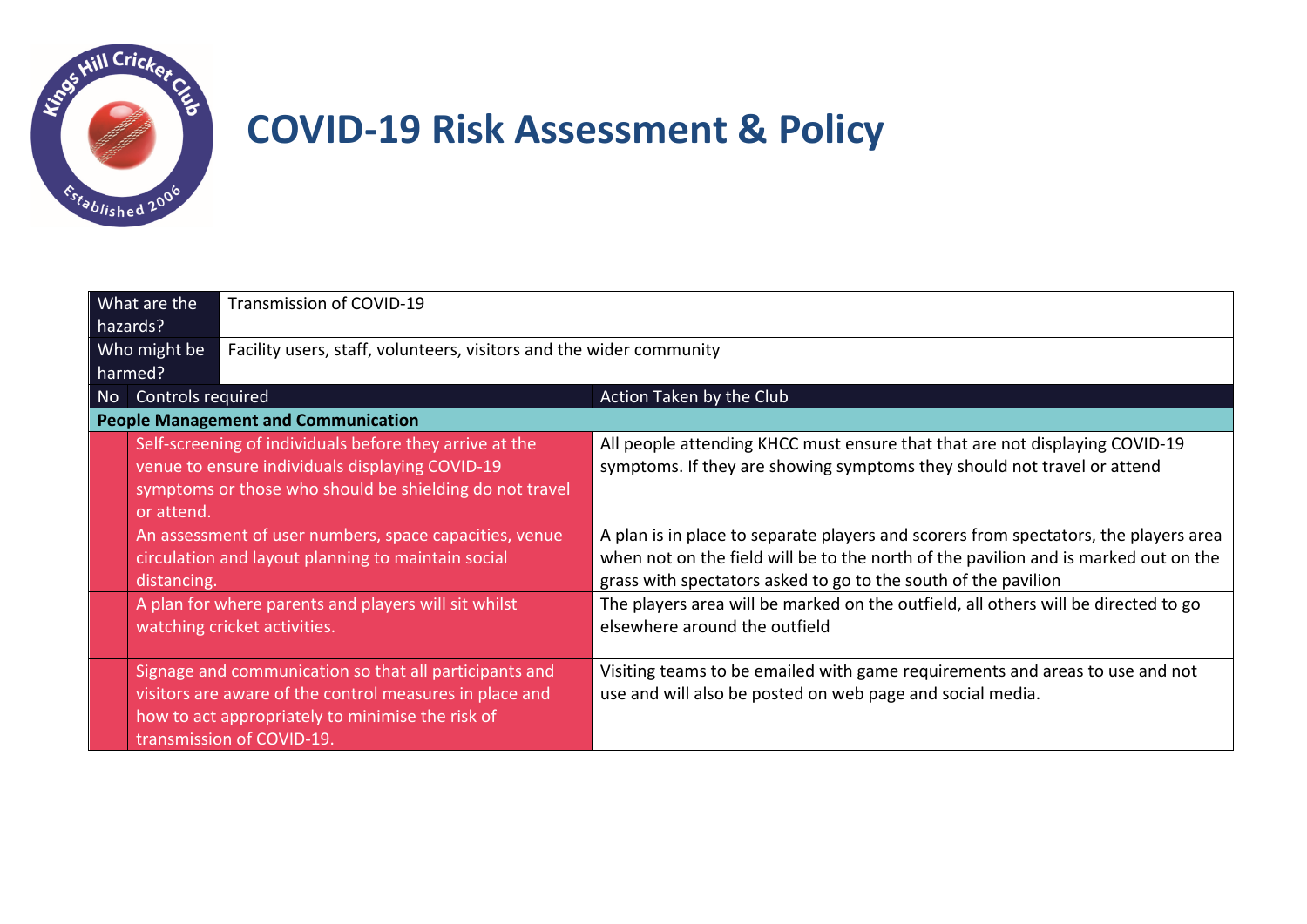| Staff and volunteer training to support the implementation<br>of the plan, with suitable training records.                                                                                                                                           | Only volunteers will be senior members of social committee who have devised the<br>operating procedure                                                                                                                                                                                                                                                             |
|------------------------------------------------------------------------------------------------------------------------------------------------------------------------------------------------------------------------------------------------------|--------------------------------------------------------------------------------------------------------------------------------------------------------------------------------------------------------------------------------------------------------------------------------------------------------------------------------------------------------------------|
|                                                                                                                                                                                                                                                      |                                                                                                                                                                                                                                                                                                                                                                    |
| <b>Buildings</b>                                                                                                                                                                                                                                     |                                                                                                                                                                                                                                                                                                                                                                    |
| Assess ventilation in your building (natural and<br>mechanical) and take appropriate measures to maximise<br>ventilation and minimise risk of transmission.                                                                                          | All doors onto the cricket field will be open during match days                                                                                                                                                                                                                                                                                                    |
| Assess the maximum occupancy of your rooms at 2m<br>social distancing (or 1m with risk mitigation where 2m is<br>not possible) and establish a suitable circulation<br>system/one-way system. Use signage and floor markings<br>to communicate this. | The bar and changing rooms remain out of bounds to players and public. Use of<br>the WC has been marked on the outfield as has the access to the take away bar<br>for when it is open.                                                                                                                                                                             |
| Assess the arrangement of seating areas to maintain social<br>distancing and minimise the risk of transmission.                                                                                                                                      | Only seating to be external benches and additional seats in the players area and<br>for scorers. No other chairs will be put out                                                                                                                                                                                                                                   |
| Consider your wet weather plans and describe what<br>actions you will take to maintain social distancing in wet<br>weather.                                                                                                                          | If match is stopped for rain then players must return to their cars to wait for the<br>rain to end                                                                                                                                                                                                                                                                 |
|                                                                                                                                                                                                                                                      |                                                                                                                                                                                                                                                                                                                                                                    |
| <b>Social and Hospitality Areas</b>                                                                                                                                                                                                                  |                                                                                                                                                                                                                                                                                                                                                                    |
| Plan to solicit and maintain records of your member<br>attendance, customers and visitors - to be maintained for<br>21 days and then destroyed.                                                                                                      | KHCC will use 'Track and Trace' program and visiting teams will be asked to use<br>QR code to update information before attending the club. The QR link will be<br>included in the notice to the team advising them of the policy. Details to be kept<br>are name, email address and contact number. After 21 days the information to be<br>deleted form computer. |
| Identification of suitable areas for outdoor service that<br>don't overlap with cricket activity.                                                                                                                                                    | The bar take away service will continue as already established but will not open<br>on match days until the latter part of the match from 5.30/6.00 onwards. This is to<br>deter to many spectators arriving to drink rather than watch the cricket                                                                                                                |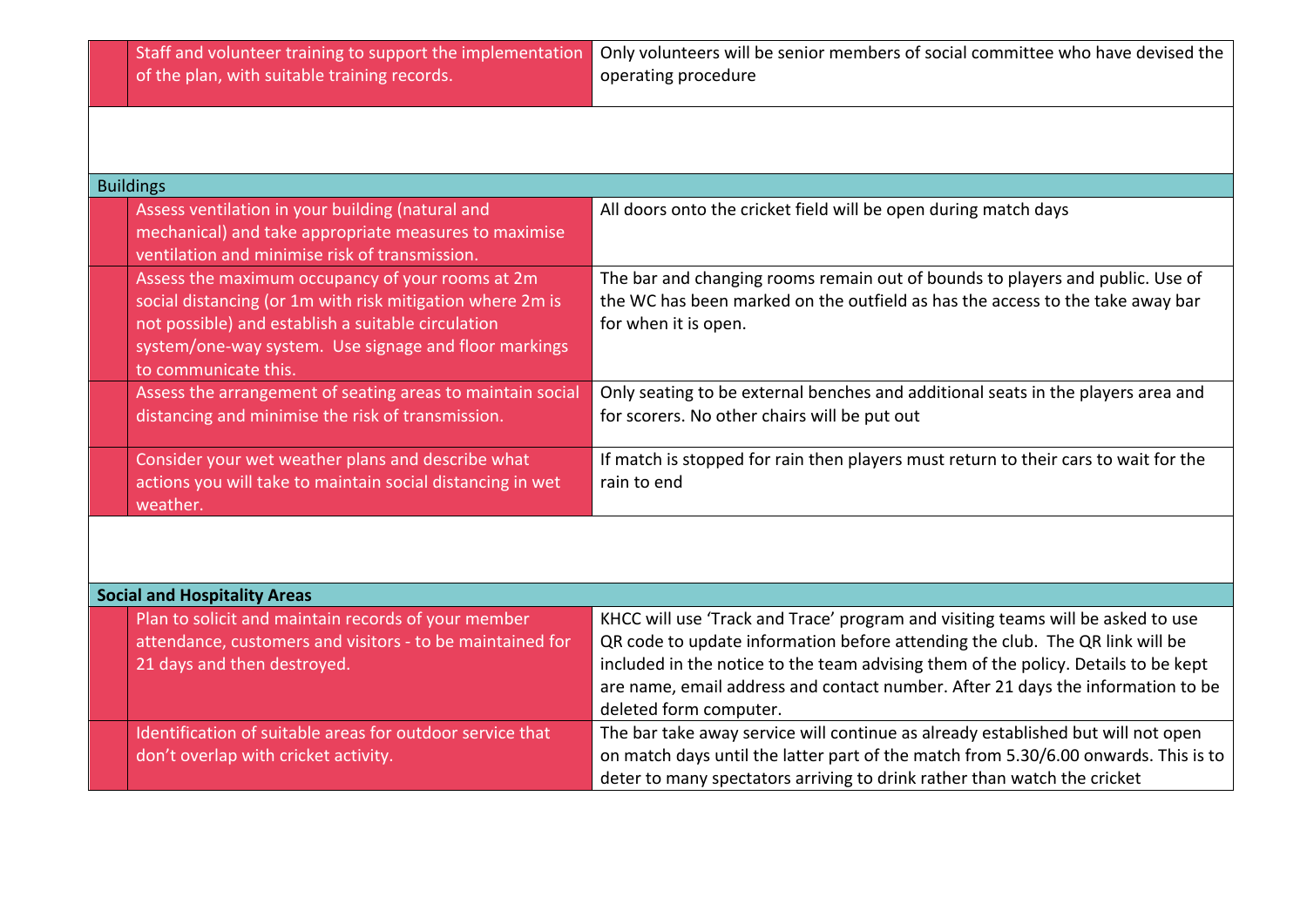| Steps taken to minimise time and the number of people at<br>the bar.                                                 | The bar Take Away Service is marked on the ground and notices are available<br>online and on site                                                                                                                                                     |  |
|----------------------------------------------------------------------------------------------------------------------|-------------------------------------------------------------------------------------------------------------------------------------------------------------------------------------------------------------------------------------------------------|--|
| Steps taken to minimise contact points at payment or<br>around the hospitality space.                                | Payment is by card payment only                                                                                                                                                                                                                       |  |
| Suitable PPE provision and training for staff and<br>volunteers.                                                     | When the bar Take Away Service is open staff will continue to wear appropriate<br>PPE of gloves and masks                                                                                                                                             |  |
| Strategy for the safe serving, clearing and cleaning of<br>glassware and tableware.                                  | Take away service to continue with actual bar remaining shut to public, rubbish<br>bins to be put out so rubbish can be disposed of correctly, plastic disposable<br>glassware to be used to minimise risk                                            |  |
| Deep cleaning strategy to minimise COVID-19 transmission<br>risk                                                     | Deep clean to be undertaken before first official match                                                                                                                                                                                               |  |
| Daily cleaning strategy to minimise COVID-19 transmission<br>risk.                                                   | All touchpoints to be cleaned before the facility is used                                                                                                                                                                                             |  |
| High-frequency touchpoint cleaning strategy to minimise<br>COVID-19 transmission risk and how you will keep records. | All high frequency touchpoints to be cleaned every hour during pavilion opening<br>and record kept                                                                                                                                                    |  |
|                                                                                                                      |                                                                                                                                                                                                                                                       |  |
| <b>Hygiene and Cleaning</b>                                                                                          |                                                                                                                                                                                                                                                       |  |
| Materials, PPE and training that you have provided to your<br>staff for effective cleaning.                          | Gloves, masks and sanitiser are already available for use                                                                                                                                                                                             |  |
| Provision of hand washing facilities with warm water,<br>soap, disposable towels and bin.                            | Hand wash basin for public in WC and bar basin for staff.                                                                                                                                                                                             |  |
| Provision of suitable hand sanitiser in locations around the<br>facility to maintain frequent hand sanitisation.     | Hand sanitiser to be erected by WC entrance with notice instructing people to use<br>before entering the WC. Inside WC after end of use notice instructing people to<br>wash their hands with soap available and dry hands with electric hand blower. |  |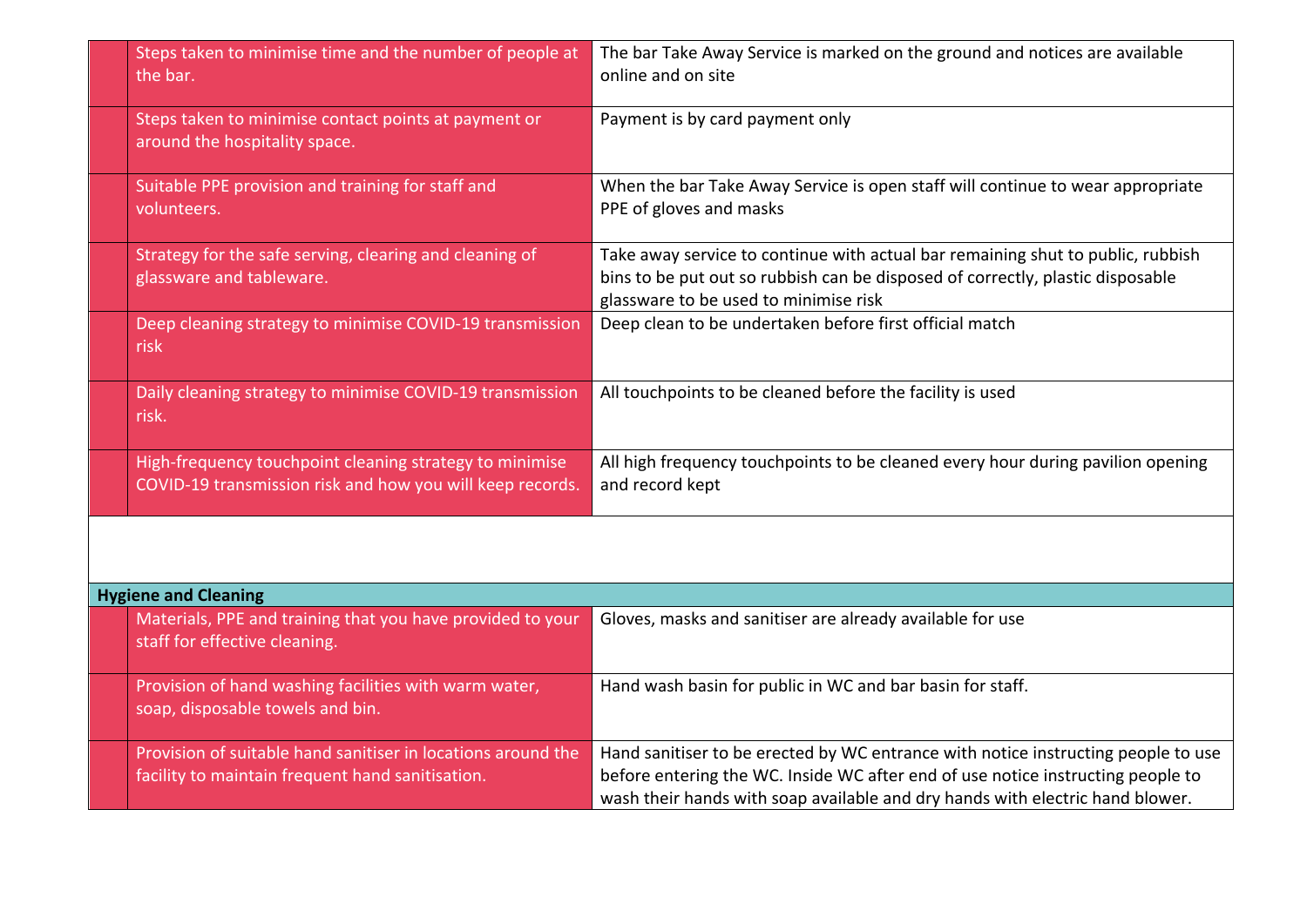|                                                                                                                                                                                                                                     |                                                                                                                                                                               | Hand sanitiser will be available at the serving table for when the take away bar<br>service is open and will also be available inside for bar staff. |
|-------------------------------------------------------------------------------------------------------------------------------------------------------------------------------------------------------------------------------------|-------------------------------------------------------------------------------------------------------------------------------------------------------------------------------|------------------------------------------------------------------------------------------------------------------------------------------------------|
| Provision of suitable wipes and hand sanitiser on the field<br>for hygiene breaks.                                                                                                                                                  |                                                                                                                                                                               | Umpires to have small refillable hand sanitiser bottle for use at appropriate breaks<br>and suitable wipes to clean ball                             |
|                                                                                                                                                                                                                                     |                                                                                                                                                                               |                                                                                                                                                      |
| What are the<br>hazards?                                                                                                                                                                                                            |                                                                                                                                                                               | Other venue hazards to be considered after temporary closure such as Legionnaire's Disease, fire, electrical safety etc.                             |
| Who might be<br>harmed?                                                                                                                                                                                                             | Facility users, staff, volunteers and visitors                                                                                                                                |                                                                                                                                                      |
| Controls required                                                                                                                                                                                                                   |                                                                                                                                                                               | Action Taken by the Club                                                                                                                             |
| <b>Preparing Your Buildings</b>                                                                                                                                                                                                     |                                                                                                                                                                               |                                                                                                                                                      |
|                                                                                                                                                                                                                                     | Consider the risk of Legionnaire's disease and carry out<br>necessary work to make your water supply safe for users.<br>Refer to the specific guidance in the document above. | Landlords responsibility to test and check                                                                                                           |
| Check that routine maintenance has not been missed and<br>certification is up to date (e.g. Gas safety, Electrical Safety<br>and Portable Appliance Testing, Fire Safety, Lifts and<br>Heating - Ventilation and Air Conditioning). |                                                                                                                                                                               | All checked and working                                                                                                                              |
| social distance.                                                                                                                                                                                                                    | Check that your ground is ready and safe to play. Look at<br>what work is required and how this can be done safely at a                                                       | Ground has been ready for play for some weeks                                                                                                        |
|                                                                                                                                                                                                                                     |                                                                                                                                                                               |                                                                                                                                                      |
| What are the<br>Vital first aid equipment is not available when needed. First aiders do not have adequate PPE to carry out first aid when<br>hazards?<br>required.                                                                  |                                                                                                                                                                               |                                                                                                                                                      |
| Who might be<br>harmed?                                                                                                                                                                                                             | First aiders, facility users, staff, volunteers and visitors                                                                                                                  |                                                                                                                                                      |
| Controls required                                                                                                                                                                                                                   |                                                                                                                                                                               | Action Taken by the Club                                                                                                                             |
| <b>First Aid</b>                                                                                                                                                                                                                    |                                                                                                                                                                               |                                                                                                                                                      |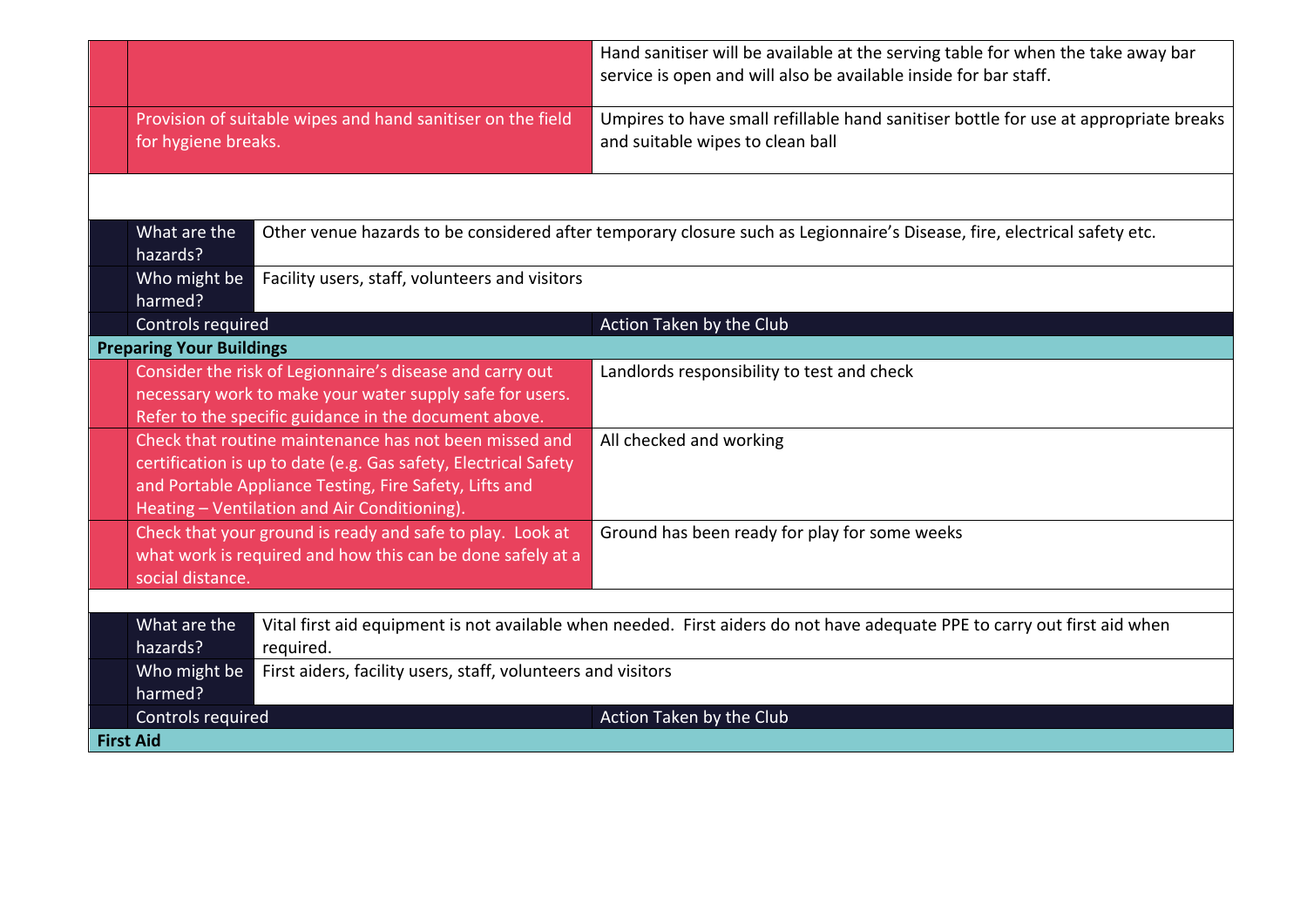|                               | Check that your first aid kits are stocked and accessible<br>during all activity.                                                    | First Aid kits are available and have been checked                                                                                                                                                 |  |
|-------------------------------|--------------------------------------------------------------------------------------------------------------------------------------|----------------------------------------------------------------------------------------------------------------------------------------------------------------------------------------------------|--|
|                               | What steps have you taken to improve your first aiders'<br>understanding of first aid provision under COVID-19?                      | Fist Aiders to be provided with link to St Johns Ambulance on how to deal with<br>injured people whilst COVID-19 restrictions in place.                                                            |  |
|                               |                                                                                                                                      | If any person starts to feel they are developing COVID-19 symptoms the away<br>changing room will be used as room for them to rest until they can return home<br>or an ambulance has been called.  |  |
|                               |                                                                                                                                      | If CPR is required the First Aider should wear a disposable apron, gloves and a full<br>face mask, and then fully sanitise after disposing of the disposable apron gloves<br>and sanitise the mask |  |
|                               | If you have an AED then check that it is in working order,<br>service is up to date and that it is available during all<br>activity. | AED maintained independently of the club                                                                                                                                                           |  |
|                               |                                                                                                                                      |                                                                                                                                                                                                    |  |
|                               | What are the<br>Pitches or outfield are unsafe to play on<br>hazards?                                                                |                                                                                                                                                                                                    |  |
|                               | Players, officials, ground staff<br>Who might be<br>harmed?                                                                          |                                                                                                                                                                                                    |  |
|                               | Controls required                                                                                                                    | Action Taken by the Club                                                                                                                                                                           |  |
| <b>Preparing your Grounds</b> |                                                                                                                                      |                                                                                                                                                                                                    |  |
|                               | Safety checks on machinery, sightscreens and covers.                                                                                 | Ground maintenance outsourced to specialists and it is their responsibility to<br>ensure all equipment is compliant                                                                                |  |
|                               | Check and repair of any damage to pitches and outfields.                                                                             | Pitch and the outfield has been maintained throughout COVID-19 crisis                                                                                                                              |  |
|                               | Surfaces checked and watering regime adjusted based on<br>lack of rainfall.                                                          | This is outsourced to the ground maintenance specialists                                                                                                                                           |  |
|                               |                                                                                                                                      |                                                                                                                                                                                                    |  |